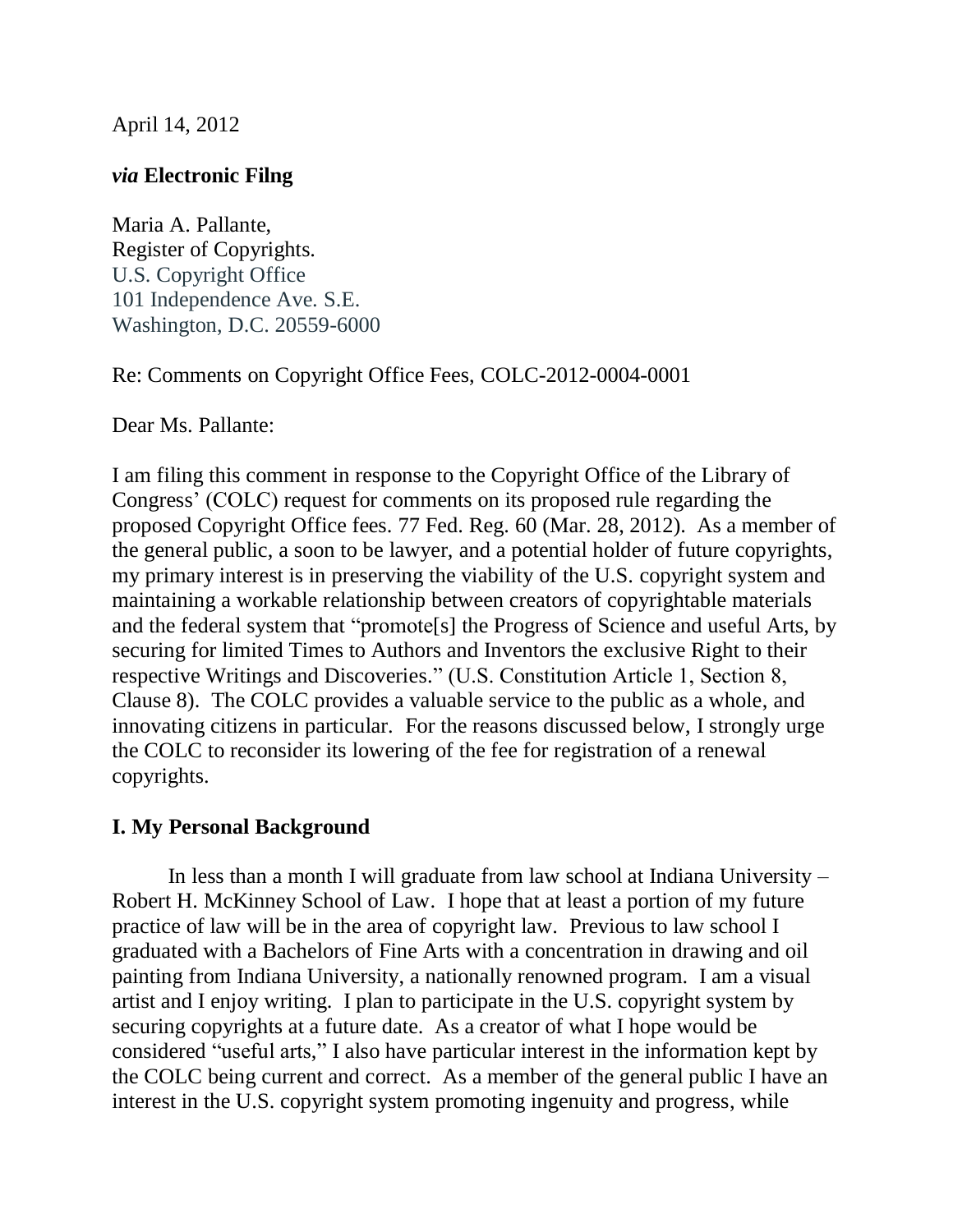maintaining the public's confidence in the preservation of creator's rights. My personal circumstances make me substantially qualified to comment on this subject.

# **II. Background on the Proposed Rule**

The background and reasoning behind COLC's proposed reduction is described in the Federal Register:

> The Office is proposing a reduction in the fee for filing a renewal claim from \$115 to \$100. Renewal registration was required in the 28th year for works published or registered prior to 1978. The law no longer requires registration for the renewal term to vest. Renewal registration primarily serves those parties who need a certificate of registration for various commercial purposes. The cost study reveals that the actual cost of processing these claims is quite high. To set a fee to recover full cost would be prohibitive and negate the goals of the Office in encouraging registration of these older claims, many of which may still be commercially viable, and incorporating these claims into the public record. Similarly, the Office is proposing to reduce the fee for filing a Renewal Addendum, the necessary filing for renewal when basic registration for the work was not made during the original term, from \$220 to \$100 to avoid deterring these registrations.

77 Fed. Reg. 60 (Mar. 28, 2012). The COLC has provided additional information on renewal of copyrights on the webpage [www.copyright.gov.](http://www.copyright.gov/) Here the COLC sets forth some of the benefits of renewing the registration of a copyright. They outline 3 specific benefits:

1. The renewal copyright vested in the name of the renewal claimant on the effective date of the renewal registration. For example, if a renewal registration was made in the  $28<sup>th</sup>$  year and the renewal claimant died following the renewal registration but before the end of the year, the renewal copyright was secured on behalf of that renewal claimant.

2. The Copyright Office issues a renewal certificate, which constitutes prima facie evidence as to the validity of the copyright during the renewed and extended term and of the facts stated in the certificate.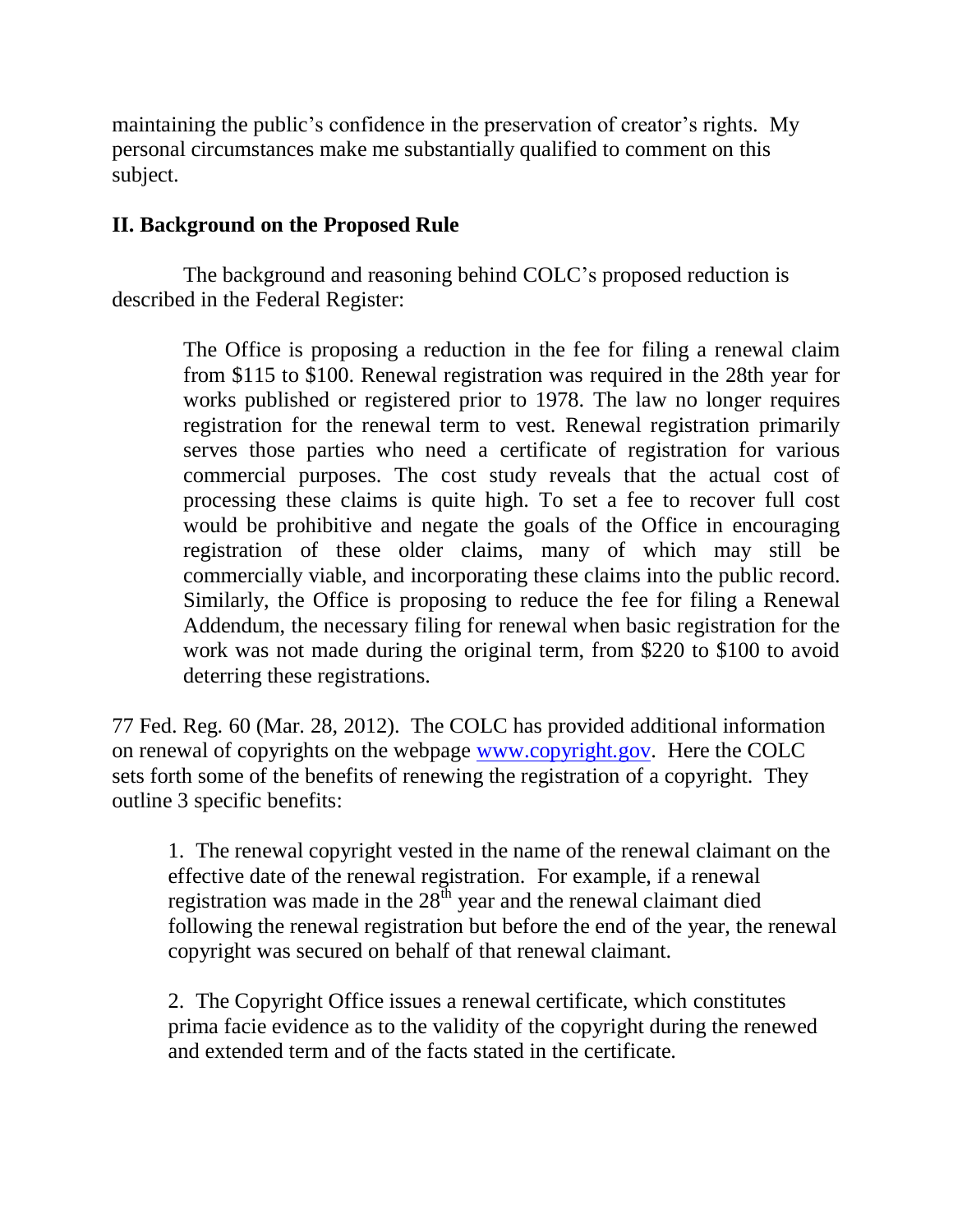3. The right to use the derivative work in the extended term may be affected.

U.S. Copyright Office – Library of Congress, [www.copyright.gov,](http://www.copyright.gov/) Circular 15, Revised 07/2006

### **III. My Personal Comments**

According to statute, the Register of Copyrights is given the power to adjust fees for services offered by the COLC. 17 U.S.C. 708(b). There are several requirements for these fee adjustments outlines in statute. The fee must not be "more than that necessary to cover reasonable costs incurred by the Copyright Office for the services … plus a reasonable inflation adjustment," and the fees must be based on a study required by paragraph (1) that finds the cost incurred by the Copyright Office in providing a service. 17 U.S.C. 708(b)(2). The statute also requires that the fees be "fair and equitable and give due consideration to the objectives of the copyright system." 17 U.S.C. 708(b)(4).

In regard to the cost study done on registration of renewals of copyrights the COLC said, "The cost study reveals that the actual cost of processing these claims is quite high. To set a fee to recover full cost would be prohibitive and negate the goals of the Office in encouraging registration of these older claims." So the Copyright Office is using government funds to subsidize the registration of these copyright renewals. The COLC recognizes in their statement in the Federal Register that the law currently automatically renews a copyright for the extended term, but registration allows for certain benefits to the COLC and the holder of the Copyright. It is important to look at the factors that should be considered in assigning an amount to this renewal registration.

### A. Benefits to the Copyright Holder

In the Federal Register, the COLC sites the need of a certificate of registration for various commercial purposes and mentions an interest in preserving records on copyrights in particular that are still commercially viable. In their circular quoted above the COLC also recognizes that having a renewal certificate give the holder a significant power in enforcing the copyright because that certificate gives them prima facie evidence of a valid copyright. Additionally it secures rights in derivative works. As mentioned before copyrights are now automatically renewed even without registration. The benefits listed above are the benefits to the copyright holder that come from registration of that automatic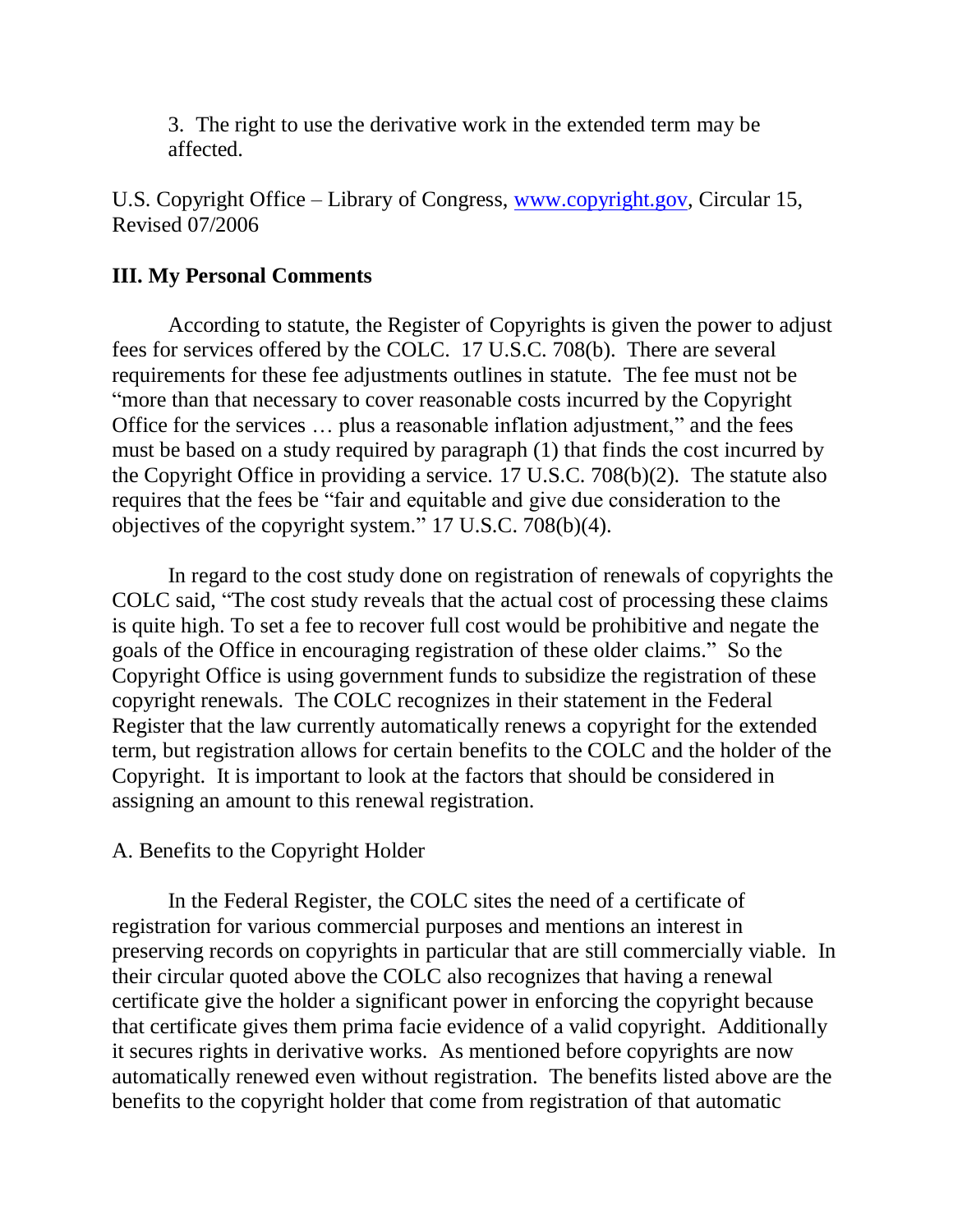renewal. It is important to note that any copyright in which the holder is seeking to enforce after 28 year or is seeking to renew for commercial purposes must carry some substantial financial value to the holder.

#### B. Benefits to the COLC

The copyright statute allow the COLC to give "due consideration to the objectives of the copyright system" when adjusting a fee. The COLC sites two of these directly in their notice: encouraging the registration of these older claims, or avoid deterring these registrations, and incorporating these claims into the public record. It is clear that the COLC, as stewards of a vast and complicated U.S. copyright system, has an intense and valid interest in maintaining a complete and current record of all copyrights that are valid in the U.S. The more complete and current that the COLC records are the more benefit it will be to both holders of copyright and the general public.

### C. Balancing with Other Considerations

There are several substantial counterbalancing interests that should be considered in weighing the appropriateness of this adjustment. The reason for the copyright system, as set out in the U.S. Constitution, is to promote the progress of science and useful arts. In establishing and adjusting the length of the rights of copyrights, the Congress has long tried to balance the two sometimes competing interests of promoting progress and granting long-lasting rights. While longlasting rights give encouragement to people to create a representation of an idea first, the same length of those rights can stifle further development of those or similar ideas. An appropriately balanced duration will give the proper incentive to individuals while maintaining a progressive collective momentum.

If, after 28 years, it is still worth it to an individual, either monetarily or morally, to assert the rights of their copyright and enjoy the benefits provided by the certification of their copyright, then we as a public should expect those individuals to pay for the cost of processing that registration. The Constitution says that these rights given to copyright holders should be for a limited time. It should not be the responsibility of the tax-payers to subsidize the registration of stale copyrights just for the benefit of an individual. If it is of enough value, then that individual should gladly be willing to pay the cost of the COLC in processing that renewal. The benefits of promoting, or not discouraging, the registration of older copyrights, and having complete and current information, in my estimation, are far outweighed by both maintaining a reasonable fiscal stewardship of citizen's